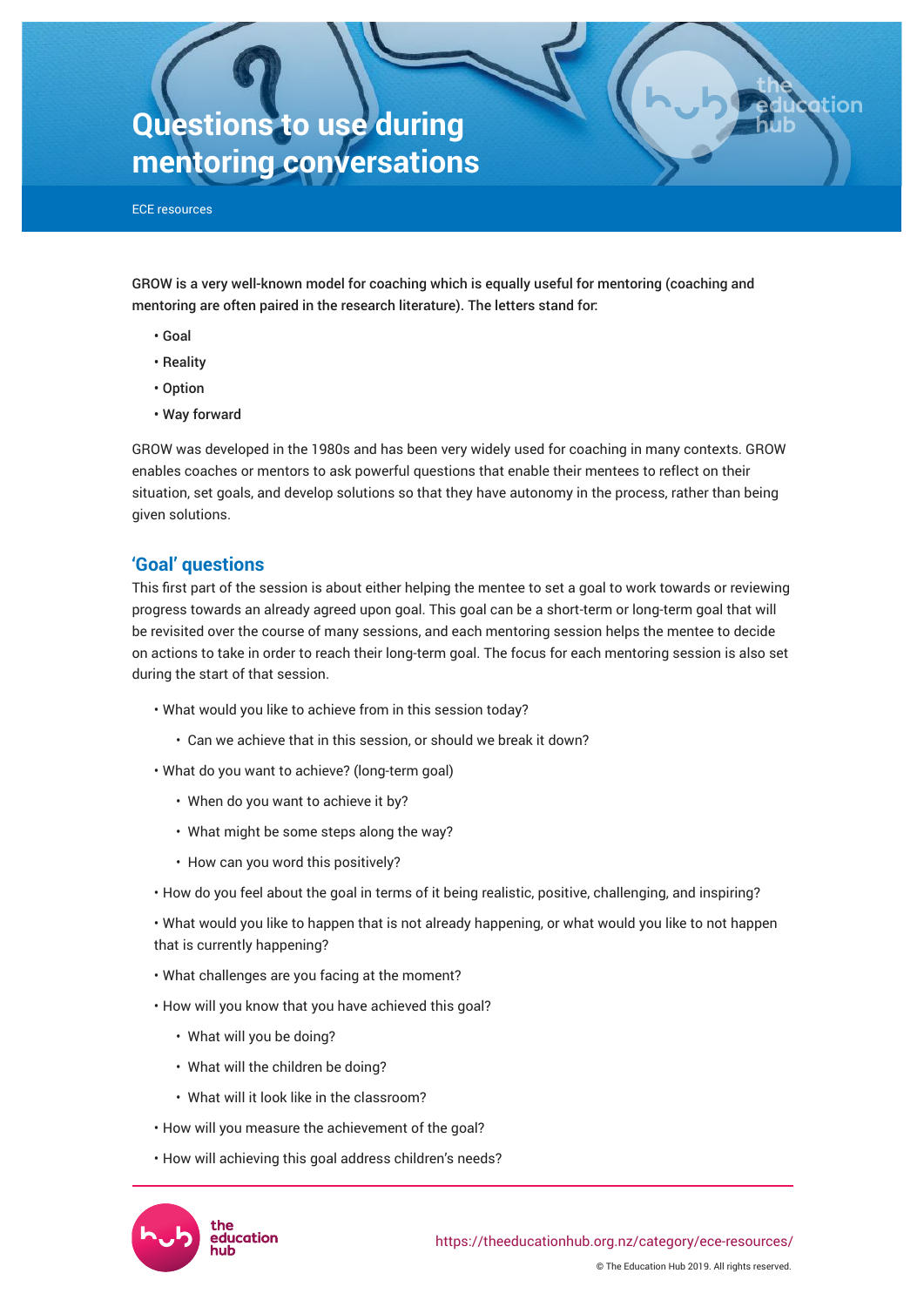- What evidence do you have that this is a need?
- Is this the most important need to address?
- How will you know that the problem or issue is solved?
- Does this goal fit with your overall career objectives?
- Does this goal fit with the setting's objectives?

### **'Reality' questions**

This part of the session involves discussing and examining the factors relating to achievement or non-achievement of goals. The mentor should use [active listening](https://positivepsychology.com/active-listening/) skills to understand the mentee's perspective by focusing on what the mentee is saying and paraphrasing them to check for understanding. During this part of the session, mentors should focus particularly on offering challenge (for example, by checking for alternate explanations) and seeking and using evidence in order to encourage the mentee to view the goal, problem, and their actions from many perspectives.

- What progress have you made towards your goal?
	- What evidence do you have?
	- What has helped you move towards your goal?
- What is happening now? (what, who, when, how much and how often)
	- What evidence do you have?
	- How do you know that is accurate?
	- What are other people's perspectives on what is happening?
	- What is missing?
	- What are some possible alternate explanations?
- What have you have already done?
	- Why did you choose to do that?
	- What happened as a result of that? (for the mentee and for the children they teach)
	- What were the intended and the unintended consequences?
- What are some obstacles you are facing?
- What is working well at the moment?
- What is worrying you most?
- What does your inner critic say to you about what is happening?
- Who else is involved?
- Who will help you as you move forward?
- What have you done that has worked previously in similar situations?
- What resources or strategies have you not tried yet?
- What qualities or resources do you have that will help you?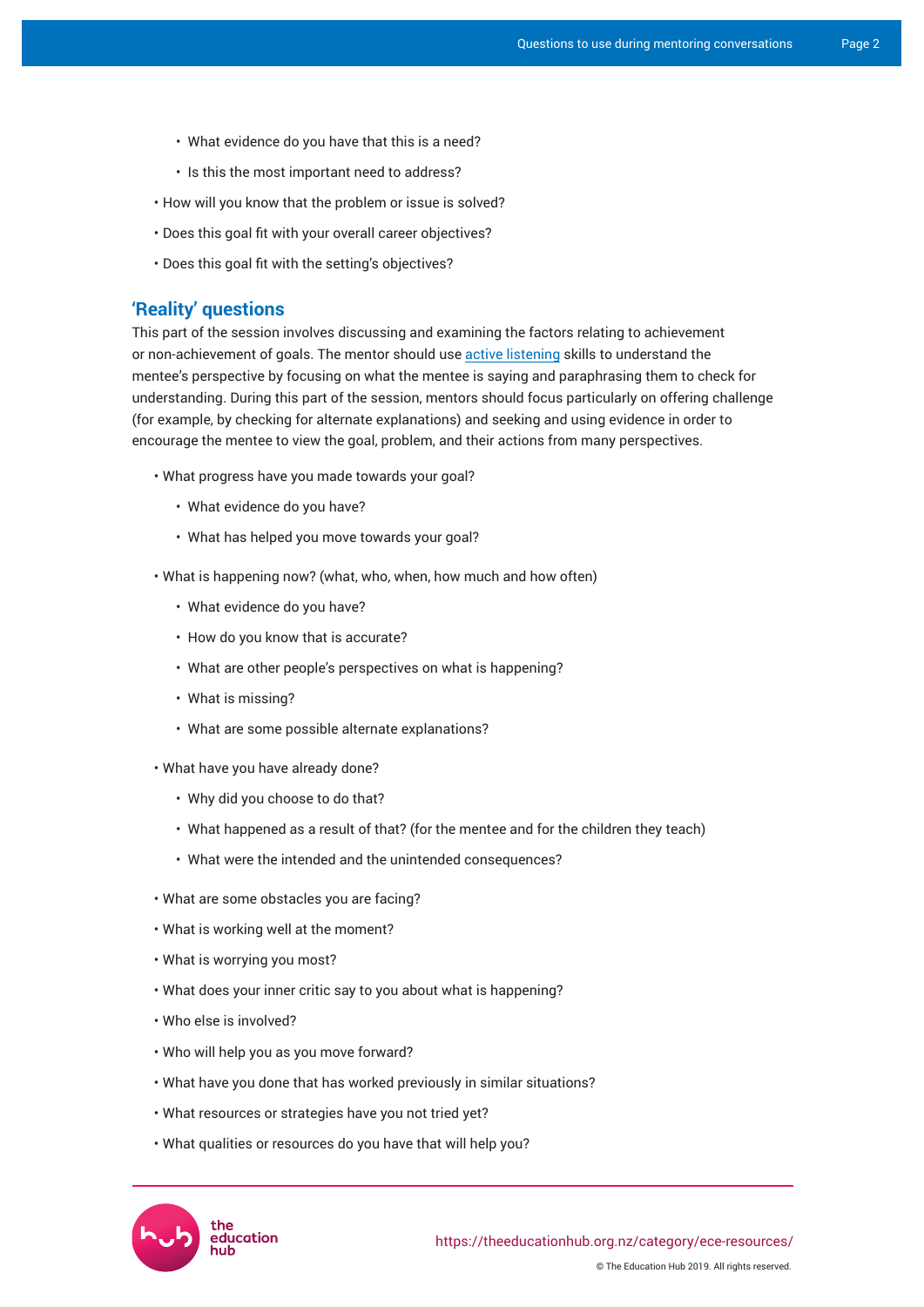# **'Options' questions**

As a result of the reality discussion, the mentor and mentee identify options that the mentee could take to move towards their goals, including any tools, strategies or pedagogies they can use. These ideas can be mind-mapped to aid in the discussion. This part of the discussion is about exploring and critiquing many possibilities, with the mentor providing challenges and offering expertise where appropriate.

- What could you do to change what is happening?
- Can you think of some possible actions you could take?
	- If you had 50% more confidence, what would you do?
	- If success was guaranteed, what would you do?
	- What is the most outlandish thing you can think of doing?
	- What would you do if time was not a factor?
- What have you seen other people doing in this kind of situation?
- Which of your strengths could help you to change this situation?
- What do you think parents would want you to do in this situation?
- If you could just work with these children alone, what would you do?
- Have you thought about…?
- Is this an option you might try?
- Which option appeals to you the most?
- Is there anything you need to stop doing in order to achieve your goal?
- What is the most important option at this time?
- What are some of the barriers to these options being successful?
	- If that barrier was removed, how would that change things?
- What factors could help you to decide which option is the best for achieving your goal?
	- What evidence do you have that these options will be effective in this situation?
	- What are the advantages and disadvantages of each of these options?
- Who or what would help you to progress towards your goal?
- What would you specifically like feedback on?

## **'Way forward' questions**

Decide on which of the options the mentee will implement and set a goal. Committing to specific actions will help the mentee move towards their goal. Agree on any support the mentor will provide, such as observations, and agree on a time for the next session.

- What option or options do you choose to act on?
- What will be your first step, and when?
	- What else will you do, and when?